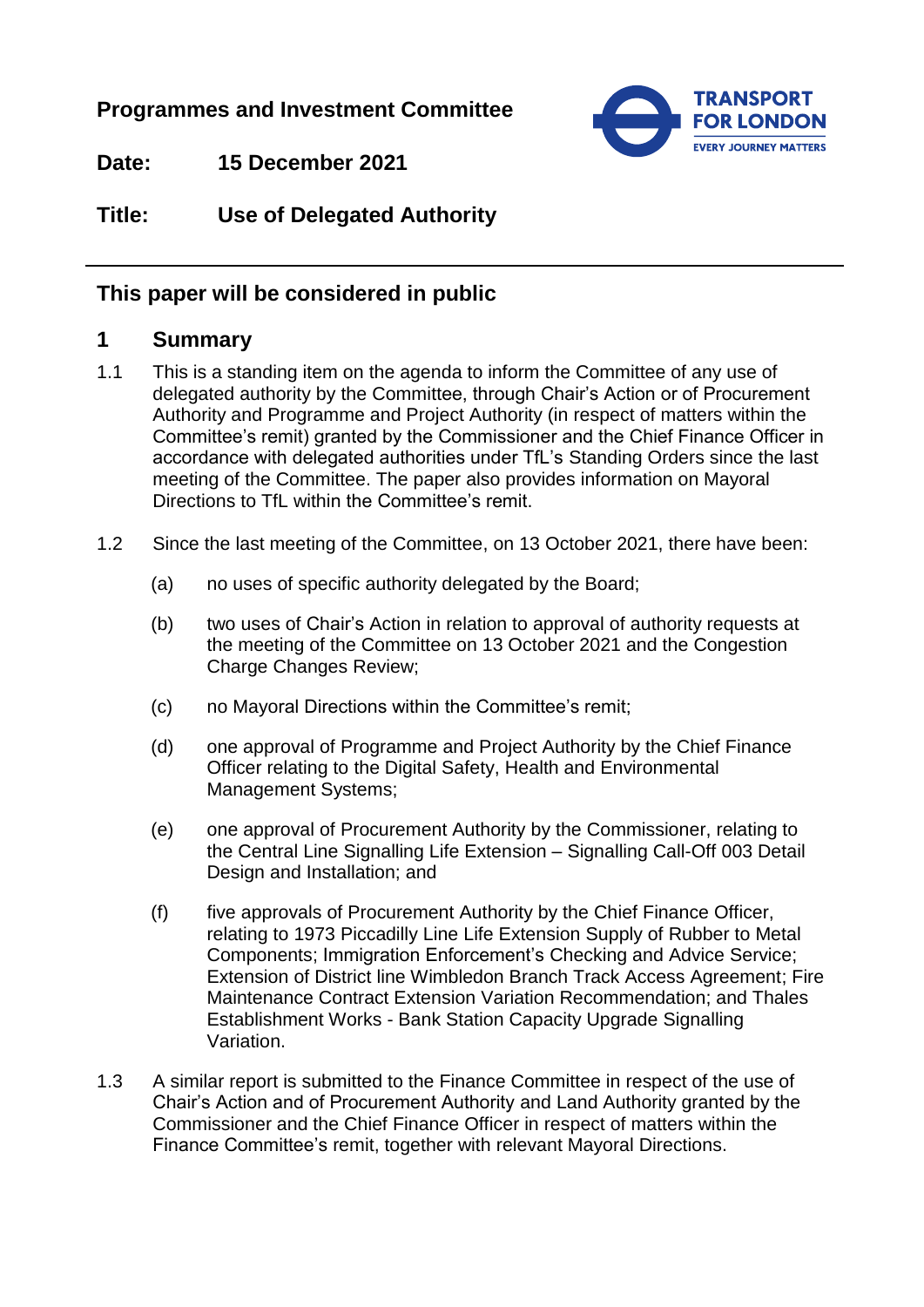## **2 Recommendation**

**2.1 The Committee is asked to note the paper.**

## **3 Use of authority delegated by the Board**

3.1 There have been no uses of authority delegated by the Board since the last meeting of the Committee.

## **4 Use of Chair's Action**

- 4.1 Under Standing Order 113, in situations of urgency, the Board delegates to each of the Chair and the Chairs of any Committee or Panel the exercise of any functions of TfL on its behalf, including the appointment of Members to Committees and Panels. Any use of Chair's Action is reported to the next ordinary meeting.
- 4.2 There have been two uses of Chair's Action since the last meeting of the Committee on 13 October 2021.

#### **Approval of Authority requests at the Meeting of the Committee on 13 October 2021**

- 4.3 Owing to the limited availability of Members, the meeting was held entirely on Microsoft Teams. The Chair was subsequently provided with a summary of the issues discussed and the recommendations.
- 4.4 On Friday 22 October 2021, having reviewed the issues discussed, the Chair exercised Chair's Action to approve the recommendations in the papers, as published on the [TfL website.](https://board.tfl.gov.uk/ieListDocuments.aspx?CId=172&MId=620&Ver=4) The minutes of the meeting are elsewhere on the agenda.

### **Congestion Charge Changes Review**

- 4.5 On 22 October 2021, the Committee was sent a paper which provided an update on the Congestion Charge Changes Review project, which sits within the Air Quality and Environment Programme. The paper also sought a Chair's Action decision to approve additional Procurement Authority of £3.5m to extend the contracts with Capita Business Services Ltd to develop the potential Congestion Charge changes.
- 4.6 On 24 October 2021, the Chair of the Committee, following consultation with Members, approved additional Procurement Authority to extend the contracts with Capita Business Services Ltd to develop the potential Congestion Charge changes. The paper has been published on the [TfL website](https://board.tfl.gov.uk/ieListDocuments.aspx?CId=172&MId=621&Ver=4) but the appendix remains exempt from publication.
- 4.7 The use of Chair's Action was considered appropriate as additional Procurement Authority was needed to enable ongoing delivery of the proposed Congestion Charge changes outside of the planned meeting cycle; it was not practicable to submit a paper until the consultation was launched and an understanding of the proposed accelerated delivery timelines were confirmed.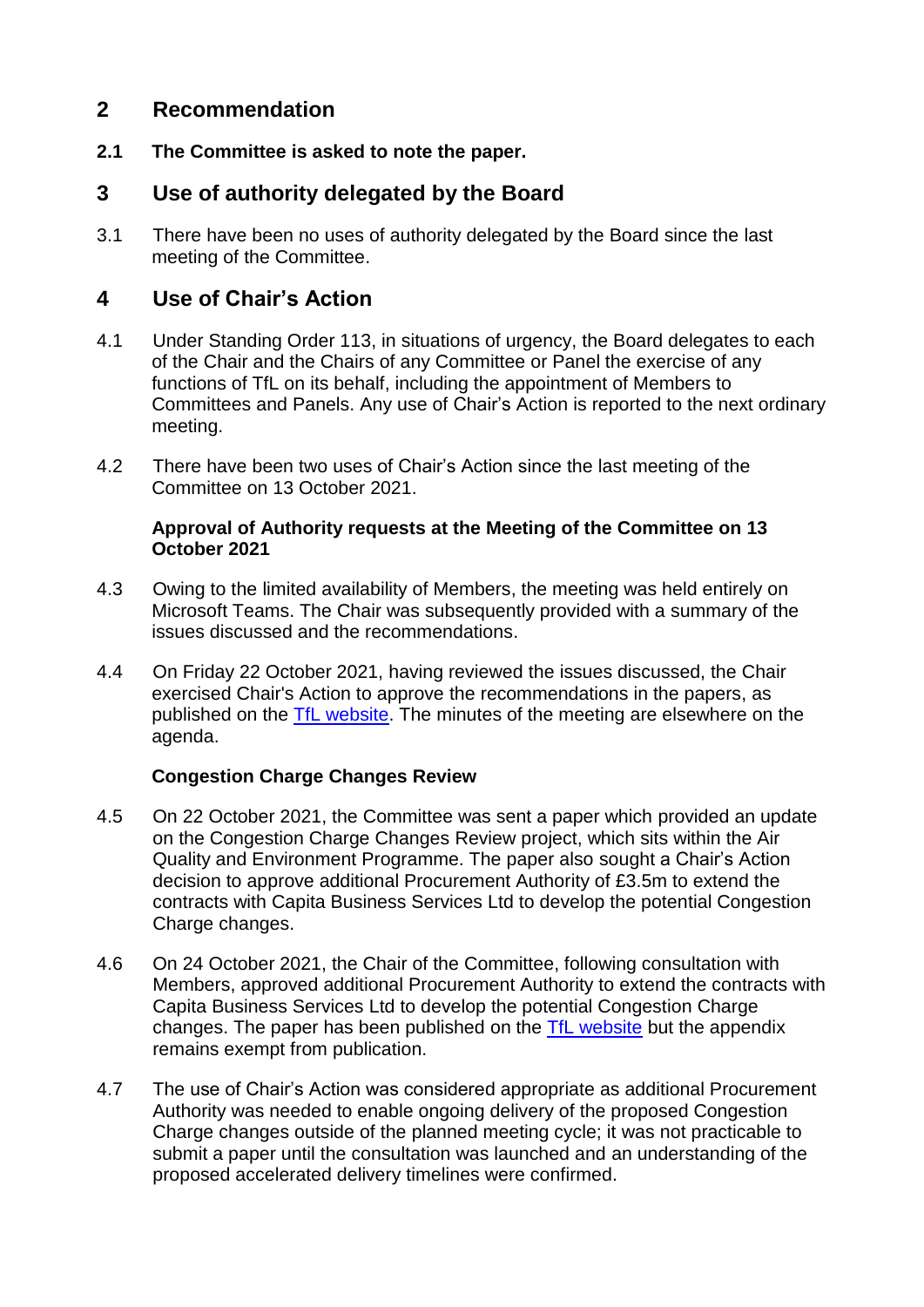# **5 Programme and Project Authority Approvals**

- 5.1 To enable an appropriate level of governance, processes are in place for the authorisation, control and reporting of projects.
- 5.2 Programme and Project Authority will normally be granted by the Committee for all programmes and projects as part of the defined Programmes within the overall Investment Programme. Where individual programmes or projects have a value in excess of £50m and have not already received full approval as part of a Programme, requests will be submitted to the Committee for consideration. Those programmes and projects with an estimated final cost of £50m or below, which have been approved by the Commissioner or the Chief Finance Officer, will be reported to subsequent meetings of the Committee.
- 5.3 Where the main contract has not yet been awarded, the Financial Authority and Estimated Final Cost may not be stated because they are commercially confidential.

### **Approvals by the Commissioner**

5.4 Since the meeting of the Committee, the Commissioner has not approved any Programme and Project Authority requests within the Committee's remit.

### **Approvals by the Chief Finance Officer**

5.5 Since the meeting of the Committee, the Chief Finance Officer has approved one Programme and Project Authority request within the Committee's remit relating to the Digital Safety Health & Environmental Management Systems.

## **6 Procurement Approvals**

### **Approvals by the Commissioner**

6.1 Since the meeting of the Committee, the Commissioner has approved one Procurement Authority request in respect of matters within the Committee's remit, relating to the Central Line Signalling Life Extension - Signalling Call-Off 003 Detail Design and Installation.

## **Approvals by the Chief Finance Officer**

6.2 Since the meeting of the Committee, the Chief Finance Officer has approved five Procurement Authority requests in respect of matters within the Committee's remit, relating to 1973 Piccadilly Line Life Extension Supply of Rubber to Metal Components; Immigration Enforcement's Checking and Advice Service; Extension of District line Wimbledon Branch Track Access Agreement; Fire Maintenance Contract Extension Variation Recommendation; and Thales Establishment Works - Bank Station Capacity Upgrade Signalling Variation.

## **7 Mayoral Directions to TfL**

7.1 The Greater London Authority Act 1999 (as amended), permits the Mayor to issue to TfL general directions as to the manner in which TfL is to exercise its functions or specific directions as to the exercise of its functions (or not to exercise a power